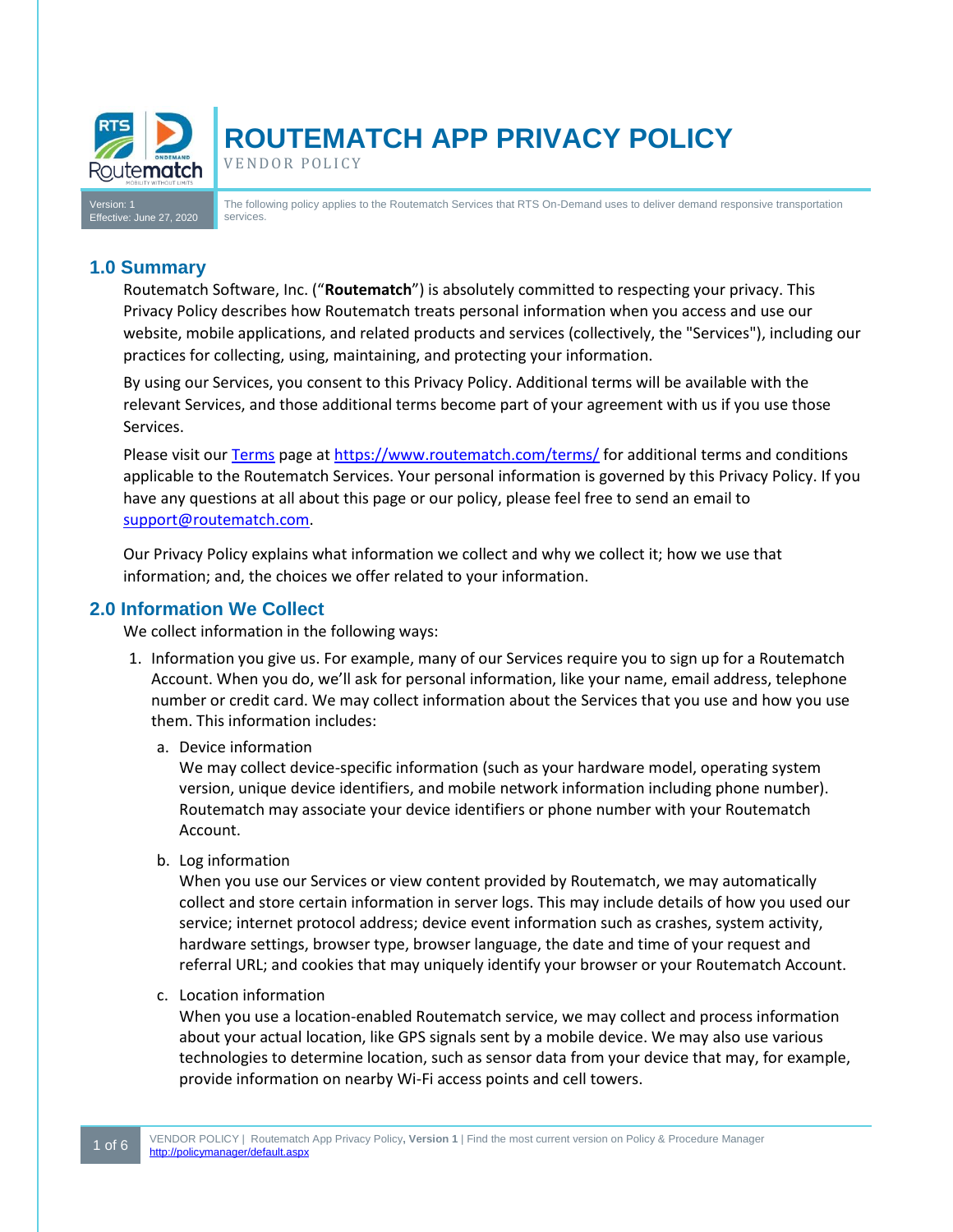# **ROUTEMATCH APP PRIVACY POLICY**

#### d. Unique application numbers

Routematch

Certain Services include a unique application number such as, a Routematch or your Customer Internal ID issued by your transit agency. This number and information about your installation (for example, the operating system type and application version number) may be sent to Routematch when you install or uninstall that service or when that service periodically contacts our servers, such as for automatic updates.

e. Local storage

We may collect and store information (including personal information) locally on your device using mechanisms such as browser web storage (including HTML 5) and application data caches.

f. Cookies and anonymous identifiers

We and our partners use various technologies to collect and store information when you visit a Routematch service, and this may include sending one or more cookies or anonymous identifiers to your device. We also use cookies and anonymous identifiers when you interact with Services we offer to our partners, such as Routematch features that may appear on other sites.

## **ROUTEMATCH MAY ALSO COLLECT ANY OTHER INFORMATION THAT THE SERVICES COLLECTS THAT IS DEFINED AS PERSONAL OR PERSONALLY IDENTIFIABLE INFORMATION UNDER AN APPLICABLE LAW.**

- 2. How we use information we collect
	- a. We use the information we collect from our Services to provide, maintain, protect and improve them, to develop new ones, and to protect Routematch and our users. We may also use this information to offer you tailored content.
	- b. We may use the name you provide to Routematch across all of the Services we offer that require a Routematch Account. In addition, we may replace past names associated with your Routematch Account so that you are represented consistently across all our Services.
	- c. When you contact Routematch, we may keep a record of your communication to help solve any issues you might be facing. We may use your email address to inform you about our Services, such as letting you know about upcoming changes or improvements.
	- d. We use information collected from cookies and other technologies, like pixel tags, to improve your user experience and the overall quality of our Services. For example, by saving your location preferences, we'll be able to have our Services appear for the locations you prefer. When showing you tailored ads, we will not associate a cookie or anonymous identifier with sensitive categories, such as those based on race, religion, or sexual orientation.
	- e. We will ask for your consent before using information for a purpose other than those that are set out in this Privacy Policy.
	- f. Routematch processes personal information on our servers in many countries around the world. We may process your personal information on a server located outside the country where you live. Routematch complies with applicable territory law respecting use and storage of your personal information.
- 3. Transparency and choice
	- a. You may set your browser to block all cookies, including cookies associated with our Services, or to indicate when a cookie is being set by us. However, it's important to remember that many of our Services may not function properly if your cookies are disabled. For example, we may not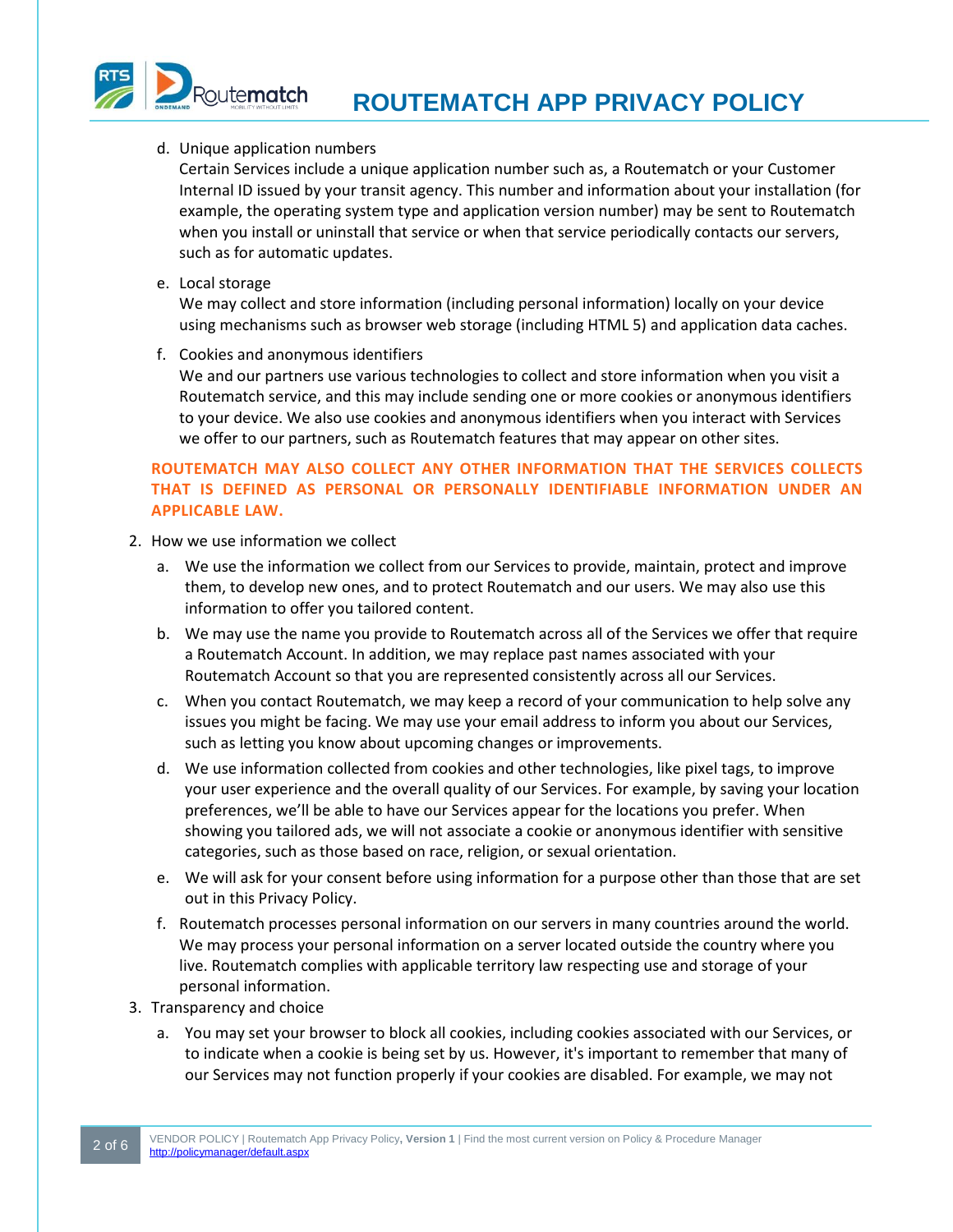

remember your location preferences. For more information on how Routematch uses cookies and other tracking technologies, please read the Cookie Policy.

### **3.0 Cookie Policy**

When you visit, access, or use our Services, we may use cookies and other tracking technologies to deliver and improve the Services, and to display relevant content, products, services and advertising. This Cookie Policy explains these technologies, including cookies, pixels, web beacons, and flash cookies, and how you can control them.

1. What is a cookie?

Cookies are small text files that are stored on your computer or mobile device. They are widely used in order to make websites work or work in a better, more efficient way. For example, they can recognize you and remember important information that will make your use of a website more convenient (e.g., by remembering your user preferences).

2. What cookies do we use?

We may use cookies and similar tools to relate your use of the Services to personal information obtained about you. All Routematch managed cookies are encrypted. Most Routematch cookies expire when your browser is closed, while some persist for up to 30 days.

Below we list the different categories of cookies we may use on the Services.

- a. Strictly Necessary Cookies. These cookies are essential to the Services in order to facilitate our log-in process and enable you to move around it and to use its features. Without these cookies, we may not be able to provide certain services or features, and the Services will not perform as smoothly for you as we would like.
- b. Functionality Cookies. Functionality cookies allow us to remember the choices you make while browsing the Services and to provide enhanced, personalized content and features. For example, functionality cookies allow us to customize a certain webpage, remember if we have asked you to participate in a promotion, and remember other services you request, like watching a video or commenting on a blog. In order to permit your connection to the Services, our servers receive and record information about your computer, device, and browser. Such information may include your IP address, browser type, and other software or hardware information. If you access the Services from a mobile or other device, we may collect a unique device identifier assigned to that device ("UDID"), geolocation data, or other transactional information for that device.
- c. Security Cookies. Security cookies help us to enable security features to protect our users and site integrity.
- d. Flash Cookies. We may, in certain situations, use Adobe Flash Player to deliver special content, such as video clips or animation. To improve your user experience, Local Shared Objects ("Flash cookies") are used to provide functions such as remembering your settings and preferences. Flash cookies are stored on your device, but they are managed through an interface different from the one provided by your web browser. This means it is not possible to manage Flash cookies at the browser level in the same way you would manage cookies. Instead, you can access your Flash management tools from Adobe's website directly. The Adobe website provides comprehensive information on how to delete or disable Flash cookies – visit

<http://www.adobe.com/security/flashplayer> for further information. Please be aware that if you disable or reject Flash cookies for the Services, you may not be able to access certain features such as video content or services that require you to sign in.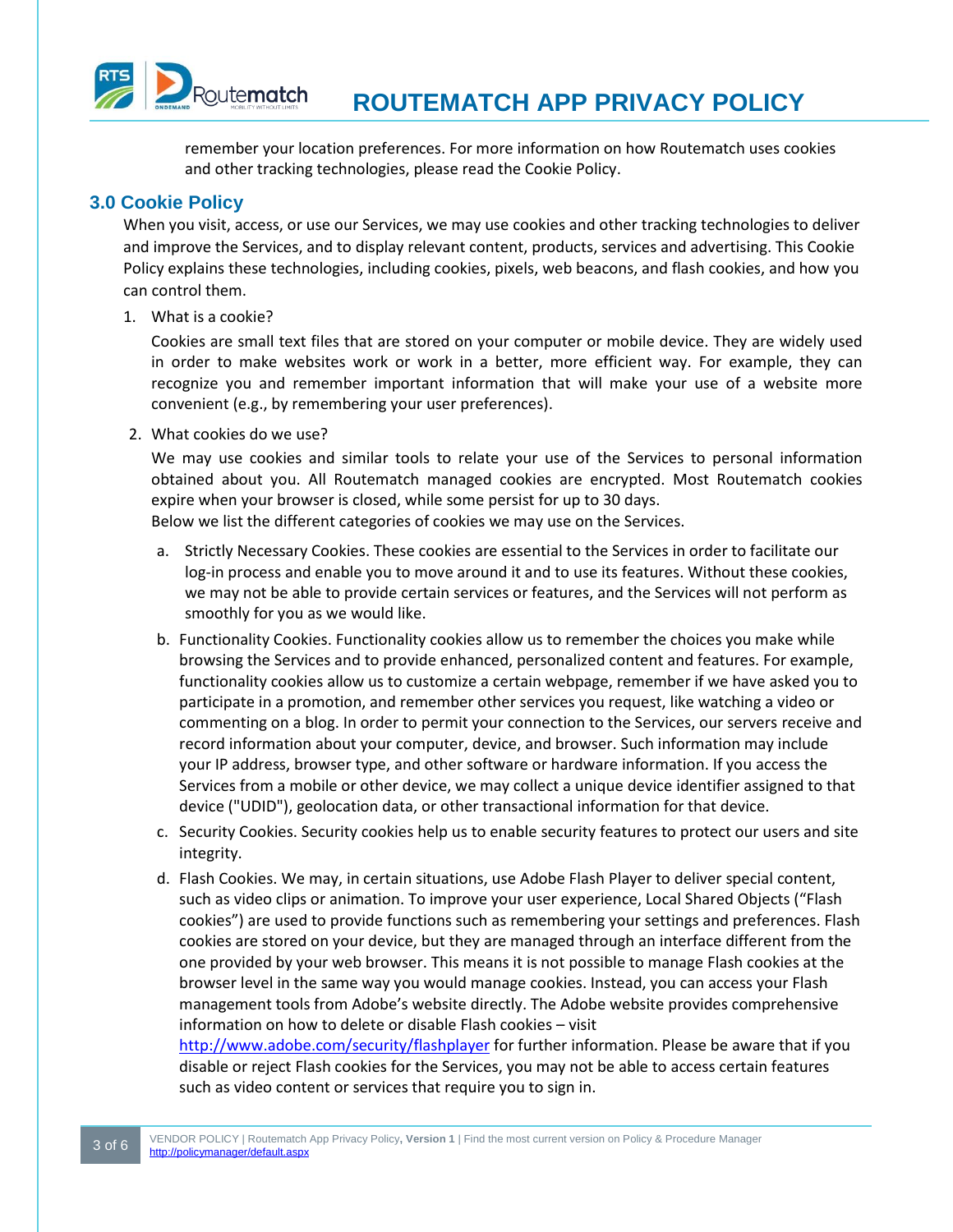# **ROUTEMATCH APP PRIVACY POLICY**

- e. Analytics Cookies. Analytics cookies, sometimes called performance cookies, enable us to understand and improve the way the Services and associated plugins perform. Analytics cookies collect information about how you use the Services, for instance, which pages you go to most. The information allows us to see the overall patterns of usage on the Services and help us record any difficulties you have with the Services.
- f. Advertising Cookies. Our Services may include third-party advertising and links to other websites. These cookies remember what you have looked at on and off the Services and may be combined with other information acquired from third parties. We may share this information with other organizations such as advertisers in order to best determine how to better provide you with content you may find useful based upon your browsing experience. Only anonymous data gathered from these cookies is shared with advertisers. For more information about third-party advertising on Routematch, including personalized or interest-based ads.
- g. Social Networking Cookies. These Social plug-in tracking cookies can be used to track both members and non-members of social networks for purposes such as behavioral advertising, analytics, and market research.
- 3. How can you control cookies?

Routematch

You may refuse to accept cookies from the website at any time by activating the setting on your browser, which allows you to refuse cookies. You can refuse to accept Flash cookies from the website using Adobe's Flash management tools at [http://www.adobe.com/security/flashplayer.](http://www.adobe.com/security/flashplayer) Further information about the procedure to follow in order to disable cookies can be found on your Internet browser provider's website via your help screen. You may wish to refer to <http://www.allaboutcookies.org/manage-cookies/index.html> for information on commonly used browsers.

**PLEASE NOTE THAT BY DISABLING OR BLOCKING ANY OR ALL COOKIES, SOME FEATURES OF THE SERVICES MAY NOT OPERATE AS INTENDED, OR YOU MAY NOT HAVE ACCESS TO FEATURES OR PERSONALIZATION AVAILABLE THROUGH THE SERVICES.**

# **4.0 Accessing and updating your personal information**

Whenever you use our Services, we aim to provide you with access to your personal information. If that information is wrong, we strive to give you ways to update it quickly or to delete it – unless we have to keep that information for legitimate business or legal purposes. When updating your personal information, we may ask you to verify your identity before we can act on your request.

We may reject requests that are unreasonably repetitive, require disproportionate technical effort (for example, developing a new system or fundamentally changing an existing practice), risk the privacy of others, or would be extremely impractical (for instance, requests concerning information residing on backup systems).

Where we can provide information access and correction, we will do so for free, except where it would require a disproportionate effort. We aim to maintain our Services in a manner that protects information from accidental or malicious destruction. Because of this, after you delete information from our Services, we may not immediately delete residual copies from our active servers and may not remove information from our backup systems.

Routematch may from time to time update this Privacy Policy, with the updated policy to be posted on the Routematch's website. The use of Personal Data provided to Routematch prior to the update will continue to be governed by the policy in effect at the time the information was provided. Routematch recommends that you revisit this Privacy Policy from time to time on a regular basis.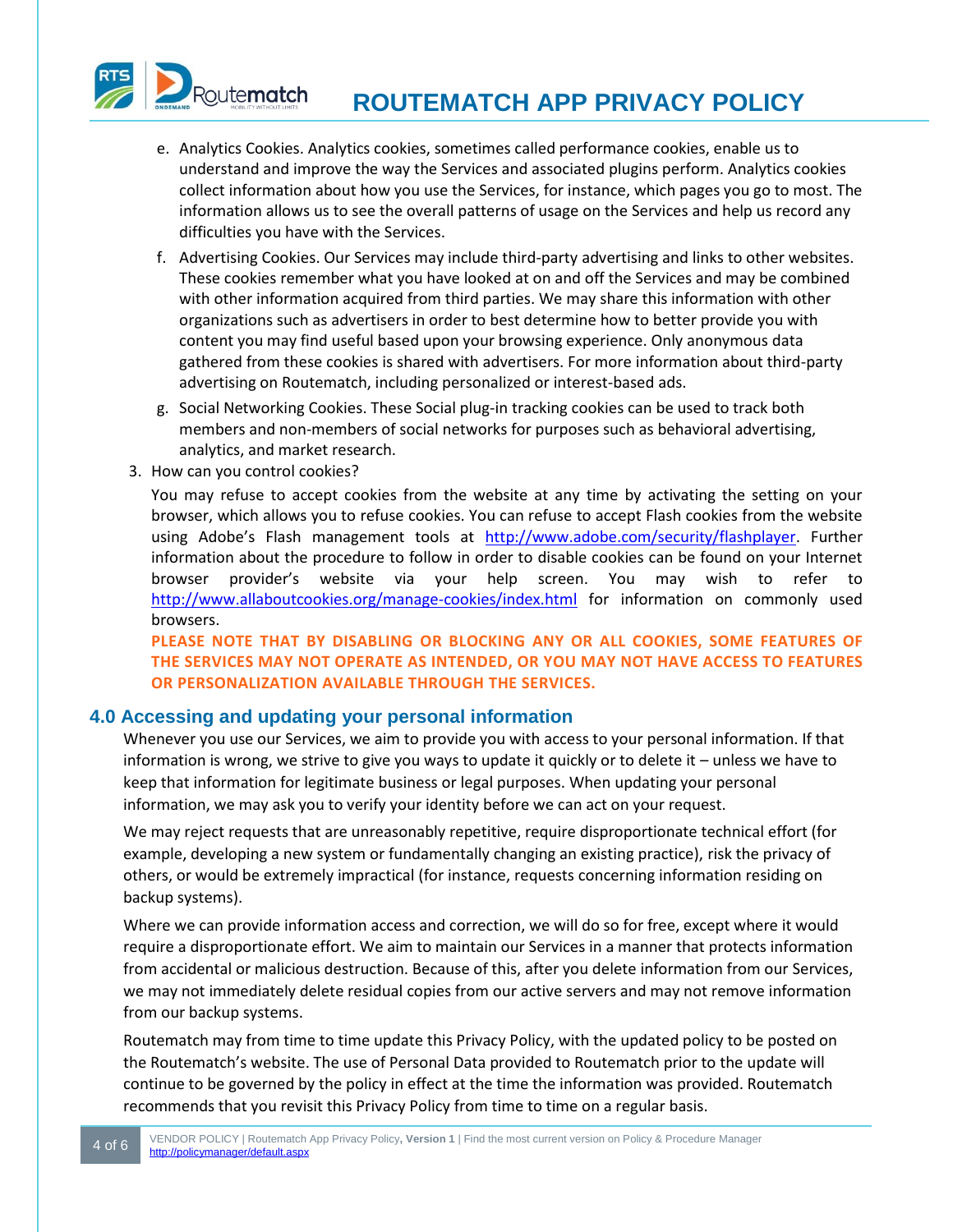

Access, correction, or deletion requests can be made by contacting Routematch Customer Support at <https://www.routematch.com/insights/contact-us/> or (866) 653-3629 or [support@routematch.com.](mailto:support@routematch.com)

## **5.0 Information we share**

We do not share personal information with companies, organizations, and individuals outside of Routematch unless one of the following circumstances applies:

1. With your consent

We will share personal information with companies, organizations, or individuals outside of Routematch when we have your consent to do so. We require opt-in consent for the sharing of any sensitive personal information.

2. For external processing

We provide personal information to our affiliates or other trusted businesses or persons to process it for us, based on our instructions and in compliance with our Privacy Policy and any other appropriate confidentiality and security measures.

3. For legal reasons

We will share personal information with companies, organizations or individuals outside of Routematch if we have a good-faith belief that access, use, preservation or disclosure of the information is reasonably necessary to:

- a. Meet any applicable law, regulation, legal process, or enforceable governmental request.
- b. Enforce applicable Terms of Use, including investigation of potential violations.
- c. Detect, prevent, or otherwise address fraud, security, or technical issues.
- d. Protect against harm to the rights, property, or safety of Routematch, our users or the public as required or permitted by law.

We may share aggregated, non-personally identifiable information publicly and with our partners – like publishers, advertisers or connected sites. For example, we may share information publicly to show trends about the general use of our Services.

If Routematch is involved in a merger, acquisition or asset sale, we will continue to ensure the confidentiality of any personal information and give affected users notice before personal information is transferred or becomes subject to a different privacy policy.

# **6.0 Third Party Links**

Routematch may include or offer third party products or services on our Services. These third-party sites have separate and independent privacy policies. Routematch has no responsibility or liability for the content and activities of these linked sites. Nonetheless, we seek to protect the integrity of our site and welcome any feedback about these sites.

# **7.0 Information security**

We work hard to protect Routematch and our users from unauthorized access to or unauthorized alteration, disclosure or destruction of information we hold. In particular:

- 1. We take payment information through a hosted card capture provided by a payment card industry compliant payment solution provider (PSP).
- 2. We review our information collection, storage, and processing practices, including physical security measures, to guard against unauthorized access to systems.